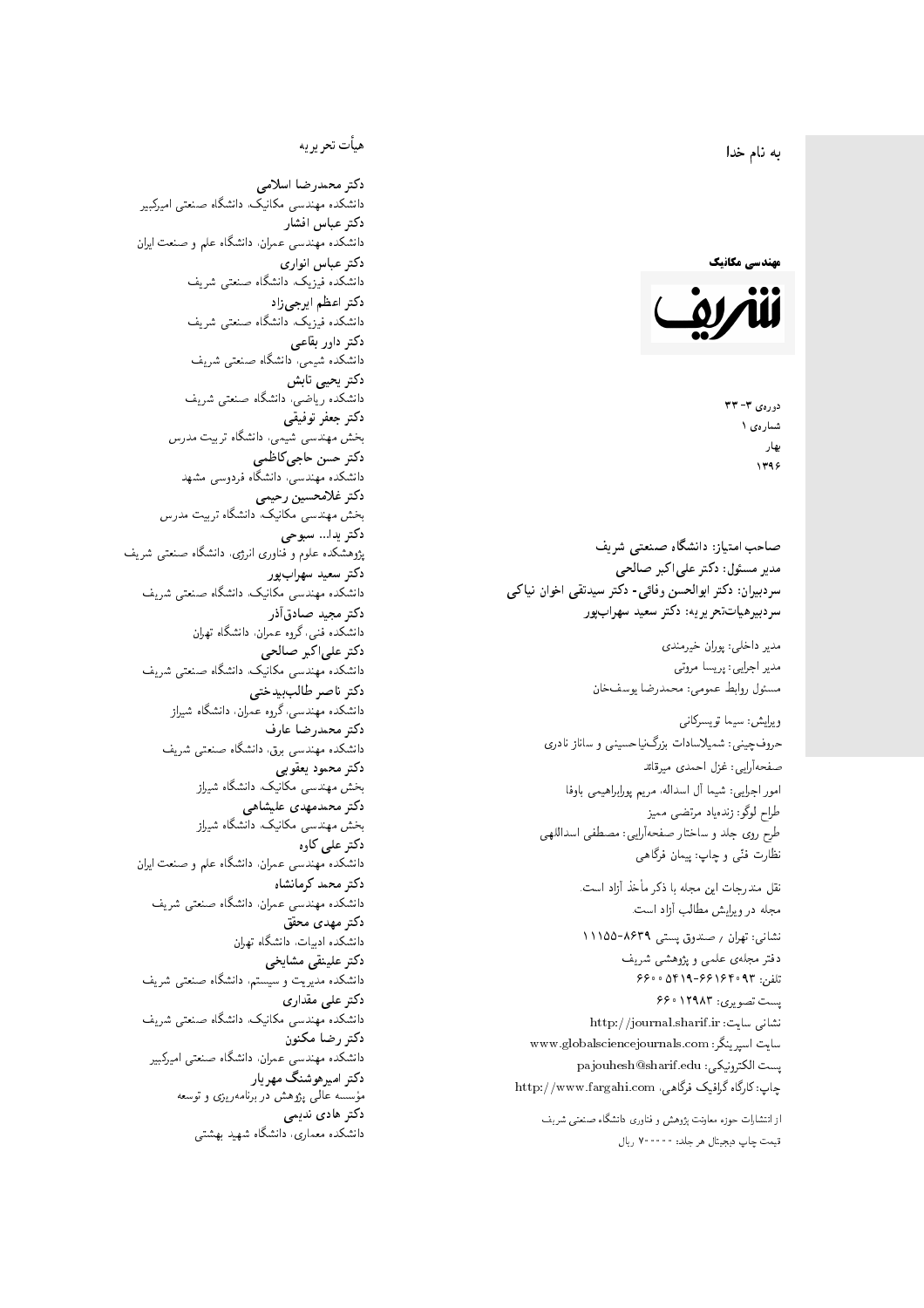هیأت تحریریهی تخصصی • سردبیر تخصصی: دکتر حسن ظهور استاد دانشکدهی مهندسی مکانیک \_ دانشگاه صنعتی شریف دكتر محمدرضا اسلامى استاد دانشکدهی مهندسی مکانیک <mark>ـ دانشگاه صنعتی امیرکبیر</mark> دکتر فیروز بختیار*ی* نژاد استاد دانشکدهی مهندسی مکانیک <mark>ـ دانشگاه صنعتی امیرکبیر</mark> دكتر اصغر برادران رحيمي استاد دانشکدهی مهندسبی ـ گروه مهندسبی مکانیک ـ دانشگاه فردوسی مشهد دكتر حسن بصيرت تبريزي استاد دانشکدهی مهندسی مکانیک <mark>ـ دانشگاه صنعتی امیرکبیر</mark> دكتر محمود سليمي استاد دانشکدهی مهندسی مکانیک - دانشگاه صنعتی اصفهان دکتر سعید سهرابیور استاد دانشکدهی مهندسی مکانیک \_ دانشگاه صنعتی شریف دكتر محمود شاكرى استاد دانشکدهی مهندسی مکانیک \_ دانشگاه صنعتی امیرکبیر دکتر محمدمهدی علیشاهی استاد دانشکدهی مهندسی <mark>ـ بخش مهندسی مکانیک ـ دانشگاه شیراز</mark> دكتر سيداحمد فاضل زاده دانشیار دانشکدهی مهندسی - بخش مهندسی مکانیک - دانشگاه شیراز دكتر بهروز فرشي دانشیار دانشکدهی مهندسی مکانیک \_ دانشگاه علم و صنعت ایران دكتر فرشاد كوثرى استاد دانشکده فنبی ــ گروه مهندسی مکانیک ــ دانشگاه تهران دکتر علی مقدار*ی* استاد دانشکدهی مهندسی مکانیک \_ دانشگاه صنعتی شریف دکتر علی نوری بروجردی استاد دانشکدهی مهندسی مکانیک - دانشگاه صنعتی شریف

دكتر محمود يعقوبي استاد دانشکدهی مهندسی ــ بخش مهندسی مکانیک ــ دانشگاه شی<sub>ل</sub>از

> هيأت مشاوران دكتر رضا أذرافزا دانشکدهی مهندسی مکانیک ـــ دانشگاه صنعتی مالکاشتر دكتر جمال ارغواني دانشکدهی مهندسی مکانیک ــ دانشگاه صنعتی شریف دکتر هادی امیرشقاق<u>ی</u> دانشکدهی مهندسی مکانیک ـــ دانشگاه صنعت نفت دکتر مهدی بامداد دانشکده،ی مهندسی مکانیک ــ دانشگاه صنعتبی شاهرود دکتر مجید بنے اسد*ی* دانشکدهی مهندسی مکانیک ـــ دانشگاه تهران

دکتر برهان بیگزاده دانشکدهی مهندسی مکانیک ــ دانشگاه علم و صنعت ایران دكتر ضيا تاج|لدين دانشکدهی زبان ــ دانشگاه علامهطباطباییم دكتر محمدمهدى جليلى دانشکدهی مهندسی مکانیک ــ دانشگاه یزد دكتر محمود چهارطاقبي دانشکدهی مهندسی مکانیک ــ دانشگاه صنعتی شاهرود دکتر کوروش خورشیدی دانشکدهی مهندسی مکانیک ــ دانشگاه اراک دکتر حسین دریجانی دانشکدهی مهندسی مکانیک ــ دانشگاه باهنرکرمان دكتر عباس روحاني بسطامي دانشکدهی مهندسی مکانیک ــ دانشگاه شهیدبهشتی دکتر بھرنگ سجادی دانشکدهی مهندسی مکانیک ــ دانشگاه تهران دکتر یونس شکار*ی* دانشکده ی مهندسی مکانیک ــ دانشگاه یاسوج دكتر محمودمهرداد شكريه دانشکدهی مهندسی مکانیک ــ دانشگاه علم و صنعت ایران دكتر مجيد صفرأبادي دانشکدهی مهندسی مکانیک ــ دانشگاه تهران دكتر سيدمحسن صفوى دانشکدهی مهندسی مکانیک ــ دانشگاه صنعتی اصفهان دكتر سيما ضيايي دانشکدهی مهندسی مکانیک ــ دانشگاه یاسوج دكتر جواد عليزادهكاكلر دانشکدهی مهندسی مکانیک ــ دانشگاه ارومیه دكتر وحيد فخارى دانشکدهی مهندسی مکانیک و انرژی ــ دانشگاه شهیدبهشتی دكتر رحمت اله قاجار دانشکدهی مهندسی مکانیک ــ دانشگاه صنعتی خواجه نصیرالدین طوسی دکتر کوروش گودرز*ی* دانشکدهی مهندسی مکانیک ــ دانشگاه صنعتی شاهرود دكتر أرمان محسنى دانشکدهی مهندسی مکانیک و انرژی ــ دانشگاه شهیدبهشتی دكتر محمد مجدم دانشکدهی مهندسی مکانیک و انرژی ــ دانشگاه شهیدبهشتی دکتر سید سجاد میرجوادی دانشکدهی مهندسی مکانیک ــ دانشگاه تهران دكتر محمدرحيم همتيان دانشکده،ی مهندسی مکانیک ــ دانشگاه شیراز دكتر عقبل بوسفي كما دانشکدهی مهندسی مکانیک ــ دانشگاه تهران



مهندسی مکانیک